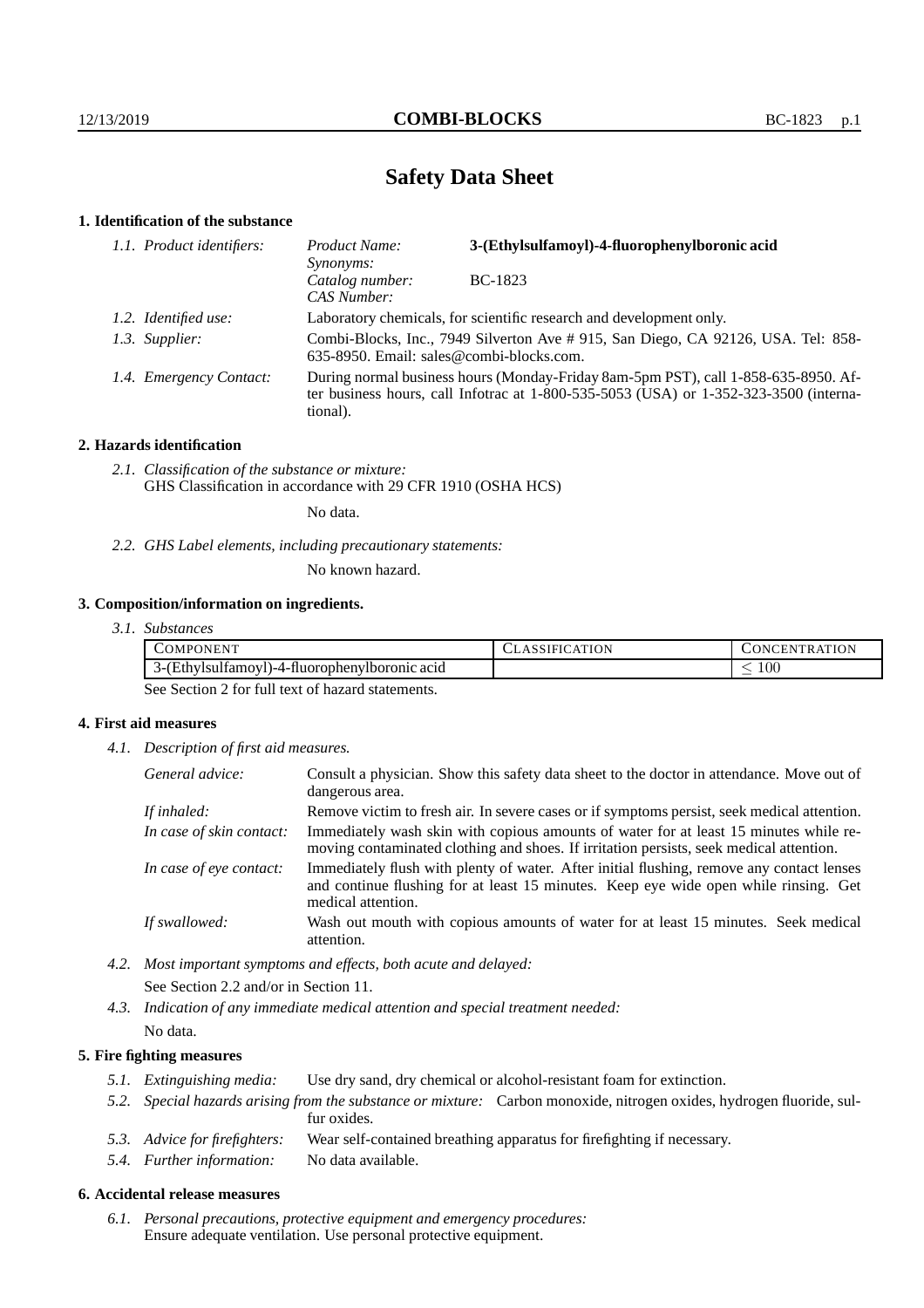|                                                                                                               | 6.2. Environmental precautions:                                                                                                                                                                                                                            |                                                                                                                                                                                                                                                                    |  |  |  |
|---------------------------------------------------------------------------------------------------------------|------------------------------------------------------------------------------------------------------------------------------------------------------------------------------------------------------------------------------------------------------------|--------------------------------------------------------------------------------------------------------------------------------------------------------------------------------------------------------------------------------------------------------------------|--|--|--|
|                                                                                                               |                                                                                                                                                                                                                                                            | Should not be released into the environment. See Section 12 for additional ecological information.                                                                                                                                                                 |  |  |  |
|                                                                                                               | 6.3. Methods and materials for containment and cleaning up:                                                                                                                                                                                                |                                                                                                                                                                                                                                                                    |  |  |  |
|                                                                                                               | Sweep up or vacuum up spillage and collect in suitable container for disposal.                                                                                                                                                                             |                                                                                                                                                                                                                                                                    |  |  |  |
|                                                                                                               | 6.4. Reference to other sections:                                                                                                                                                                                                                          |                                                                                                                                                                                                                                                                    |  |  |  |
|                                                                                                               |                                                                                                                                                                                                                                                            | Refer to protective measures listed in Sections 8 and 13.                                                                                                                                                                                                          |  |  |  |
|                                                                                                               | 7. Handling and storage                                                                                                                                                                                                                                    |                                                                                                                                                                                                                                                                    |  |  |  |
|                                                                                                               |                                                                                                                                                                                                                                                            | 7.1. Precautions for safe handling: Avoid contact with skin and eyes. Avoid inhalation of vapour or mist. Keep away<br>from sources of ignition - No smoking. Take measures to prevent the build up of electro-<br>static charge. For precautions see section 2.2. |  |  |  |
|                                                                                                               | 7.2. Conditions for safe storage, including any incompatibilities: Store refrigerated. Keep container tightly closed in<br>a dry and well-ventilated place. Containers which are opened must be carefully resealed<br>and kept upright to prevent leakage. |                                                                                                                                                                                                                                                                    |  |  |  |
|                                                                                                               | 7.3. Specific end use(s):                                                                                                                                                                                                                                  | Laboratory chemicals, for scientific research and development only.                                                                                                                                                                                                |  |  |  |
|                                                                                                               | 8. Exposure Controls / Personal protection                                                                                                                                                                                                                 |                                                                                                                                                                                                                                                                    |  |  |  |
|                                                                                                               | 8.1. Control parameters:                                                                                                                                                                                                                                   |                                                                                                                                                                                                                                                                    |  |  |  |
| Components with workplace control parameters: Contains no substances with occupational exposure limit values. |                                                                                                                                                                                                                                                            |                                                                                                                                                                                                                                                                    |  |  |  |
|                                                                                                               | 8.2. Exposure controls:                                                                                                                                                                                                                                    |                                                                                                                                                                                                                                                                    |  |  |  |
|                                                                                                               |                                                                                                                                                                                                                                                            | Appropriate engineering controls: Ensure that eyewash stations and safety showers are close to the workstation<br>location. Ensure adequate ventilation, especially in confined areas.                                                                             |  |  |  |
|                                                                                                               | Personal protective equipment:                                                                                                                                                                                                                             |                                                                                                                                                                                                                                                                    |  |  |  |
|                                                                                                               | Eye/face protection:                                                                                                                                                                                                                                       | Wear appropriate protective eyeglasses or chemical safety goggles as described by OSHA's<br>eye and face protection regulations in 29 CFR 1910.133 or European Standard EN166.                                                                                     |  |  |  |
|                                                                                                               | Skin protection:                                                                                                                                                                                                                                           | Handle with gloves. Gloves must be inspected prior to use. Use proper glove removal<br>technique (without touching glove's outer surface) to avoid skin contact with this product.                                                                                 |  |  |  |

## **8. Exposure Controls / Personal protection**

| Eye/face protection:                                                                                                                                                                                                                                                            | Wear appropriate protective eyeglasses or chemical safety goggles as described by OSHA's<br>eye and face protection regulations in 29 CFR 1910.133 or European Standard EN166.                                                                                                                                         |  |  |
|---------------------------------------------------------------------------------------------------------------------------------------------------------------------------------------------------------------------------------------------------------------------------------|------------------------------------------------------------------------------------------------------------------------------------------------------------------------------------------------------------------------------------------------------------------------------------------------------------------------|--|--|
| Skin protection:                                                                                                                                                                                                                                                                | Handle with gloves. Gloves must be inspected prior to use. Use proper glove removal<br>technique (without touching glove's outer surface) to avoid skin contact with this product.<br>Dispose of contaminated gloves after use in accordance with applicable laws and good<br>laboratory practices. Wash and dry hands |  |  |
| Complete suit protecting against chemicals, Flame retardant antistatic protective clothing.,<br><b>Body Protection:</b><br>The type of protective equipment must be selected according to the concentration and<br>amount of the dangerous substance at the specific workplace. |                                                                                                                                                                                                                                                                                                                        |  |  |
| Respiratory protection:                                                                                                                                                                                                                                                         |                                                                                                                                                                                                                                                                                                                        |  |  |
| Control of environmental exposure:                                                                                                                                                                                                                                              | Prevent further leakage or spillage if safe to do so. Do not let product enter<br>drains.                                                                                                                                                                                                                              |  |  |

# **9. Physical and chemical properties**

*9.1. Information on basic physical and chemical properties*

| (a)       | Appearance:                                   | No data  |
|-----------|-----------------------------------------------|----------|
| (b)       | Odour:                                        | No data  |
| (c)       | Odour Threshold:                              | No data  |
| (d)       | pH:                                           | No data  |
| (e)       | Melting point/freezing point:                 | No date. |
| (f)       | Initial boiling point and boiling range:      | No data  |
| (g)       | Flash point:                                  | No data  |
| (h)       | Evaporatoin rate:                             | No data  |
| (i)       | Flammability (solid, gas):                    | No data  |
| (j)       | Upper/lower flammability or explosive limits: | No data  |
| (k)       | Vapour pressure:                              | No data  |
| (1)       | Vapour density:                               | No data  |
| (m)       | Relative density:                             | No data  |
| (n)       | Water solubility:                             | No data  |
| $\rm (o)$ | Partition coefficient: n-octanol/water:       | No data  |
| (p)       | Auto-ignition:                                | No data  |
| (q)       | Decomposition temperature:                    | No data  |
| (r)       | Viscosity:                                    | No data  |
| (s)       | Explosive properties:                         | No data  |
| (t)       | Oxidizing properties:                         | No data  |